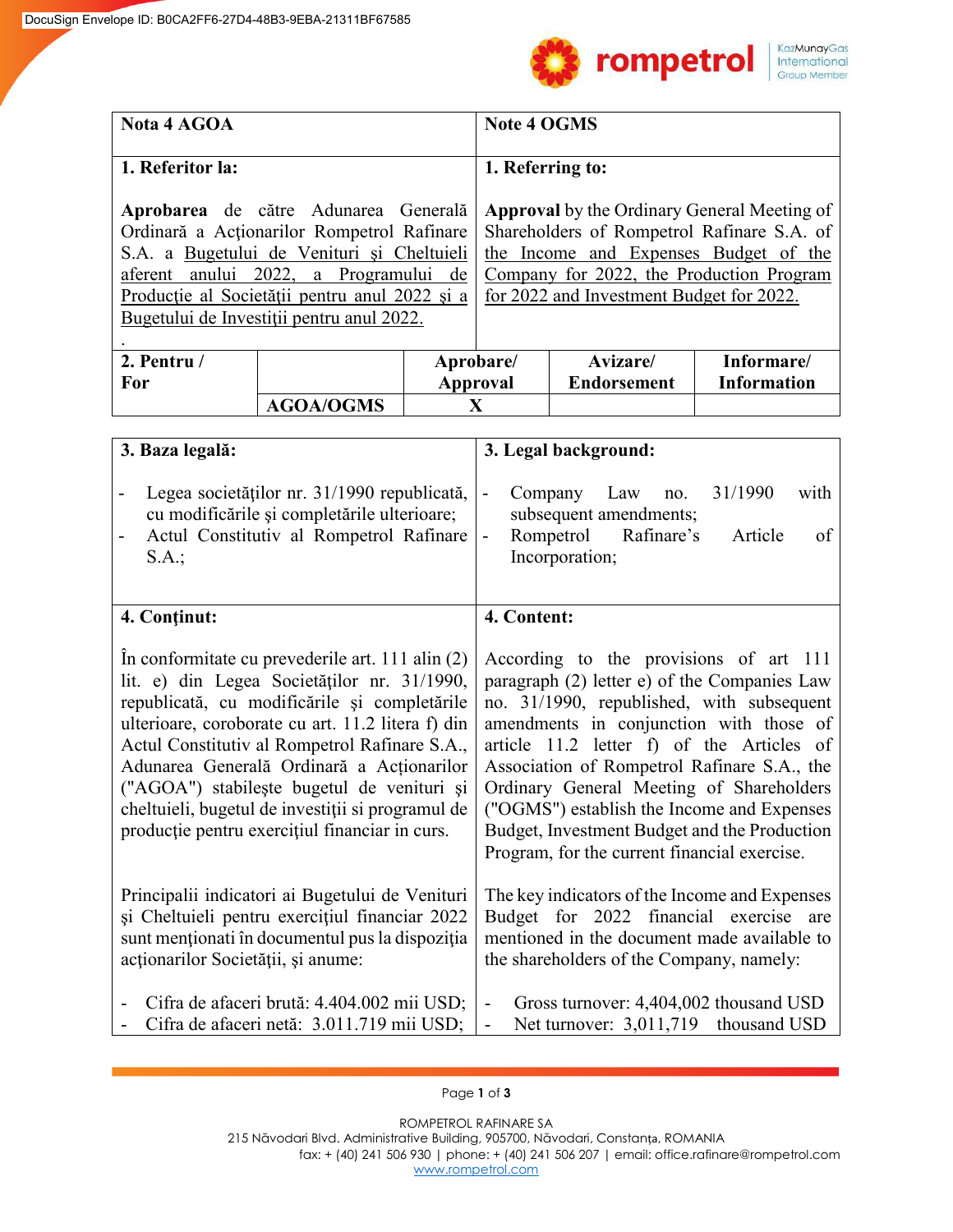

| - Profit operational, fara cheltuieli de<br>amortizare & depreciere (EBITDA):<br>50.752 mii USD;<br>Pierdere operatională (EBIT): -13.415 mii<br>USD;<br>Pierdere netă: -54.758 mii USD.                                                                                                                                                                                                                   | Operating profit, without amortization<br>impairment expenses (EBITDA):<br>&<br>50,752 thousand USD<br>Operating loss (EBIT): -13,415 thousand<br><b>USD</b><br>Net loss: -54,758 thousand USD                                                                                                                                                                                                 |  |  |
|------------------------------------------------------------------------------------------------------------------------------------------------------------------------------------------------------------------------------------------------------------------------------------------------------------------------------------------------------------------------------------------------------------|------------------------------------------------------------------------------------------------------------------------------------------------------------------------------------------------------------------------------------------------------------------------------------------------------------------------------------------------------------------------------------------------|--|--|
| Cantitatea de materii prime care urmeaza sa fie<br>prelucrată in Rafinaria Petromidia în cursul<br>anului 2022 este de 5.664.147 tone.                                                                                                                                                                                                                                                                     | The quantity of raw materials to be processed<br>for Petromidia Refinery during 2022 year is<br>5,664,147 tones.                                                                                                                                                                                                                                                                               |  |  |
| Investitiile incluse in bugetul propus pentru<br>anul 2022 sunt în valoare de 71.434.238<br>USD.                                                                                                                                                                                                                                                                                                           | The investments included in the proposed<br>budget for the year 2022 in amount of<br>71,434,238 USD.                                                                                                                                                                                                                                                                                           |  |  |
| Propunerea de Buget de Venituri și Cheltuieli,<br>Programul de Producție si Bugetul de investiții<br>pentru 2022 au fost avizate de Consiliul de<br>Administrație în data de 23 martie 2022, în<br>vederea supunerii aprobării Adunării Genarale<br>Ordinare a Actionarilor.                                                                                                                               | Expenditure Budget,<br>The<br>Income<br>and<br>Production Program, Investment Budget for<br>year 2022 was advised by the Board of<br>Directors in the meeting held on March 23,<br>2022, in view of its submitting for approval to<br>the Ordinary General Meeting of Shareholders.                                                                                                            |  |  |
| Note importante:                                                                                                                                                                                                                                                                                                                                                                                           | <b>Important Notes:</b>                                                                                                                                                                                                                                                                                                                                                                        |  |  |
| Bugetul de venituri si cheltuieli pentru anul<br>2022 a fost elaborat fara a avea in vedere<br>consecinte care pot impacta activitatea<br>Societatii ca urmare a razboiului din Ukraina,<br>a restrictiilor ce pot fi impuse de autoritatile<br>comunitare si/sau romane cu privire la<br>importul de titei din Federatia Rusa, a<br>majorarilor<br>imprevizibile<br>la<br>preturile<br>utilitatilor, etc. | The Income and Expense Budget for 2022<br>has been prepared without considering the<br>consequences that may impact the Company's<br>activity as a result of the war in Ukraine, the<br>restrictions that may be imposed by the<br>Community and / or Romanian authorities<br>regarding import of crude oil from the Russian<br>Federation, unpredictable increases in utility<br>prices, etc. |  |  |

ROMPETROL RAFINARE SA 215 Năvodari Blvd. Administrative Building, 905700, Năvodari, Constanța, ROMANIA fax: + (40) 241 506 930 | phone: + (40) 241 506 207 | email: office.rafinare@rompetrol.com [www.rompetrol.com](http://www.rompetrol.com/)